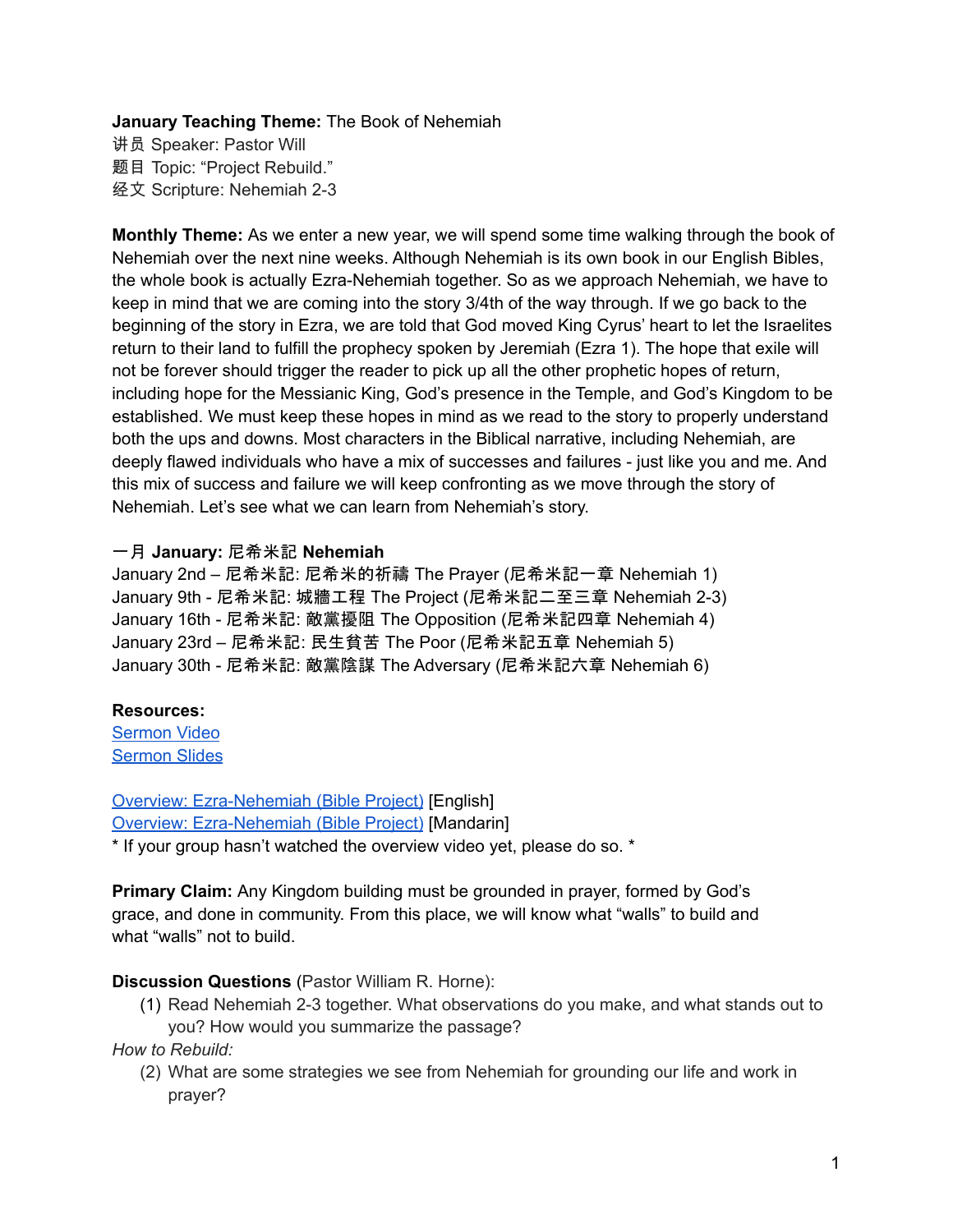- (3) We see throughout Nehemiah 2 that Nehemiah rightly recognizes that his opportunity for action is only brought about by "God's gracious hand." How should this reality shape how we see and go about life and our opportunities?
- (4) Nehemiah 3 makes clear that Nehemiah's rebuilding effort took the whole community. What strategies can we use to live our lives plugged into community and pursue change together?

*Walls to Rebuild:*

(5) Pastor Will argued that there are three walls we need to rebuild (1) The Wall of King Jesus Reputation, (2) The Wall of Protection from "the Enemy," and (3) The Wall of the Next Generation. Share any reflections you have on these "walls" and thoughts on how we can "rebuild" these "walls."

*Walls NOT to Rebuild:*

(6) The movements and pattern of Ezra-Nehemiah show us that the wall we should NOT rebuild is the "wall" of excluding others. How can we prevent such a wall from being built? How can we build bridges of healing for those who have been excluded and hurt by the church (even to those who oppose the work of the church)?

# **Important Notes** (Pastor William R. Horne)**:**

Notes on Q1: As you read through this chapter, make sure you recall the context from both the [Monthly](https://docs.google.com/document/d/1kdIsb1XcIs7gpJh6mmgzNf6Jnqwm4iO9jFQe6U3OtNY/edit#bookmark=id.ldbe2mqdl12r) Theme section and the **Bible [Project](https://docs.google.com/document/d/1kdIsb1XcIs7gpJh6mmgzNf6Jnqwm4iO9jFQe6U3OtNY/edit#bookmark=id.d2puhpmovfox) video**. Context is key to understanding the movements of the story. (Also, feel free in your reading to just read Nehemiah 2 and take note of the repetitive form of Nehemiah 3, listing names and roles).

Notes on Q2: In Nehemiah 1, Nehemiah lamented both his sin and his communities sin, fasted, prayed, and repented. Nehemiah ends his prayer asking for God to bring about an opportunity for action, saying, "Give your servant success today by granting him favor in the presence of this man." You will notice that Nehemiah prays for "success today," but we are informed at the beginning of chapter 2 that 4 months passed from when Nehemiah prayed in the month of Kislev to when he received an answer in the month of Nisan. **Prayer is not simply a transaction between the human and divine, but a journey with God.** As we seek to build Kingdom shaped lives, we pray for "success today," trusting God to bear the fruit in his timing. At a minimum, Nehemiah's story should encourage us to be people who continually and constantly pray, even when we have yet to see the answers. Nehemiah even prayed mid-conversation with the King in Nehemiah 2:4-5 "The king said to me, "What is it you want?" Then I prayed to the God of heaven, and I answered the king, "If it pleases the king and if your servant has found favor in his sight, let him send me to the city in Judah where my ancestors are buried so that I can rebuild it."" **Here, Nehemiah exemplifies what it looks like to stay in a posture of prayer, seeking God at every turn - even in the small moments in conversation.**

Notes on Q3: Any effort of building eternal Kingdom things must happen out of a posture of prayer and the move of God's gracious hand. This opportunity did not come about on account of Nehemiah's merit and hard work, but by God's grace alone - and Nehemiah rightly recognizes this. We must operate from this same place, recognizing God's grace as the soil from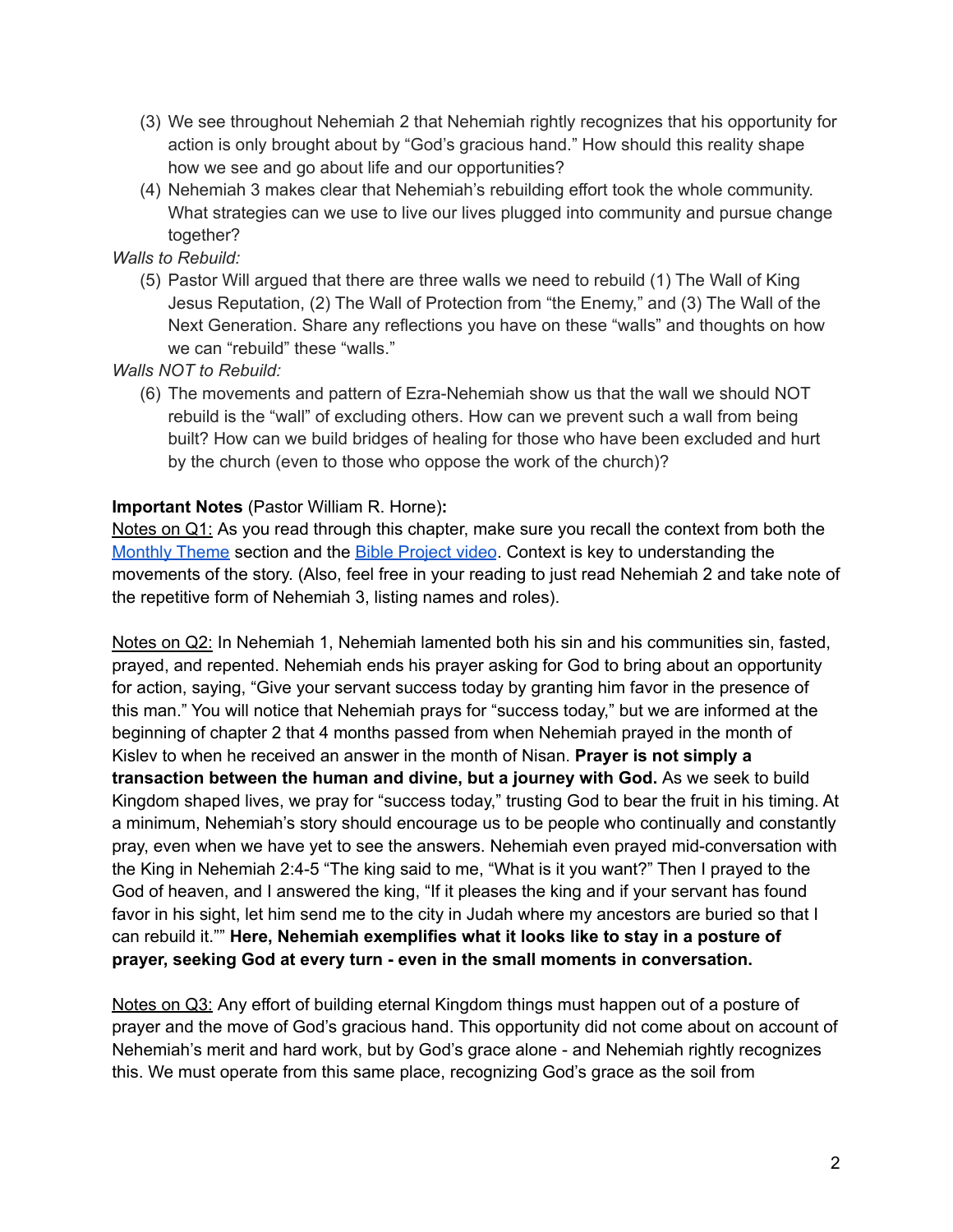which all fruitful action is birthed. We will inevitably fail when we act from our own will and power. But, when we act surrendered to God's guidance - we will bear much fruit. When we recognize God's grace as the foundation of our opportunities, we will be formed by grace and operate out of a posture of gratitude. From this place, we will be empowered to treat others with the same grace shown to us by God and act with confidence in God's walking with us. As the LORD told the prophet Zechariah concerning Zerubbabel rebuilding the temple 60 years before Nehemiah, 'Not by might nor by power, but by my Spirit,' says the Lord Almighty." And as with Nehemiah, God's grace flowing to us through prayer must lead to action. Now that God has answered his prayer, giving him the opportunity to return to Jerusalem, he returns, assesses what needs to be done, makes a plan, and calls the community together to rebuild. Nehemiah's prayers do not stay in the comforts of the King's palace in Babylon, but they move him to action in the streets of Jerusalem.

Notes on Q4: Everyone has a part to play in the work of the church and Kingdom action in the world. It is community work! This should encourage us to seek community and partnership in any effort of change or building we pursue. Even at the most basic level of individual change we need people in our corner to encourage us and keep us accountable for lasting change. To do the work of the Church, we must come together, united in one purpose, to live out and act as witnesses to the beautiful news that Jesus is the King. The New Testament calls all of the body of believers to the role of "priest," - that we all together represent God to the world. Long-lasting, effective action must be done together in community. And we as the Church of Jesus the Christ must operate out of deep unity.

Some strategies:

- (1) Invest in deep friendship with a few people where you can be fully vulnerable and accountable.
- (2) Find a mentor and find some to mentor.
- (3) In any and everything you are doing, if there is a way to include others in the process, do so. Why do it alone if you can do it with others?
- (4) Give people the "benefit of the doubt," making your first instinct to seek understand of where the other is coming from or that if something was hurtful, it wasn't intentional. Maintain unity wherever possible. If unity isn't possible for the sake of truth, disagree with grace and care.
- (5) Always ask the questions, how can I love this person better? How can I give every person I encounter a deep sense of "belonging"?

### Notes on Q5:

# (1) *The Wall of King Jesus Reputation*:

As you read through the Psalms you will find multiple places where the walls of Jerusalem are tied to the reputation of Israel's God - Yaweh. For instance, Psalm 48:1-3 says "Great is the Lord, and most worthy of praise, in the city of our God, his holy mountain. Beautiful in its loftiness, the joy of the whole earth, like the heights of Zaphon is Mount Zion, the city of the Great King. God is in her citadels; he has shown himself to be her fortress." Here we see that Jerusalem's defense is tied closely with Yahweh's reputation as their fortress. If the walls of the citadel are destroyed the perception of Yaweh is diminished. For Isreal, God's glory and fame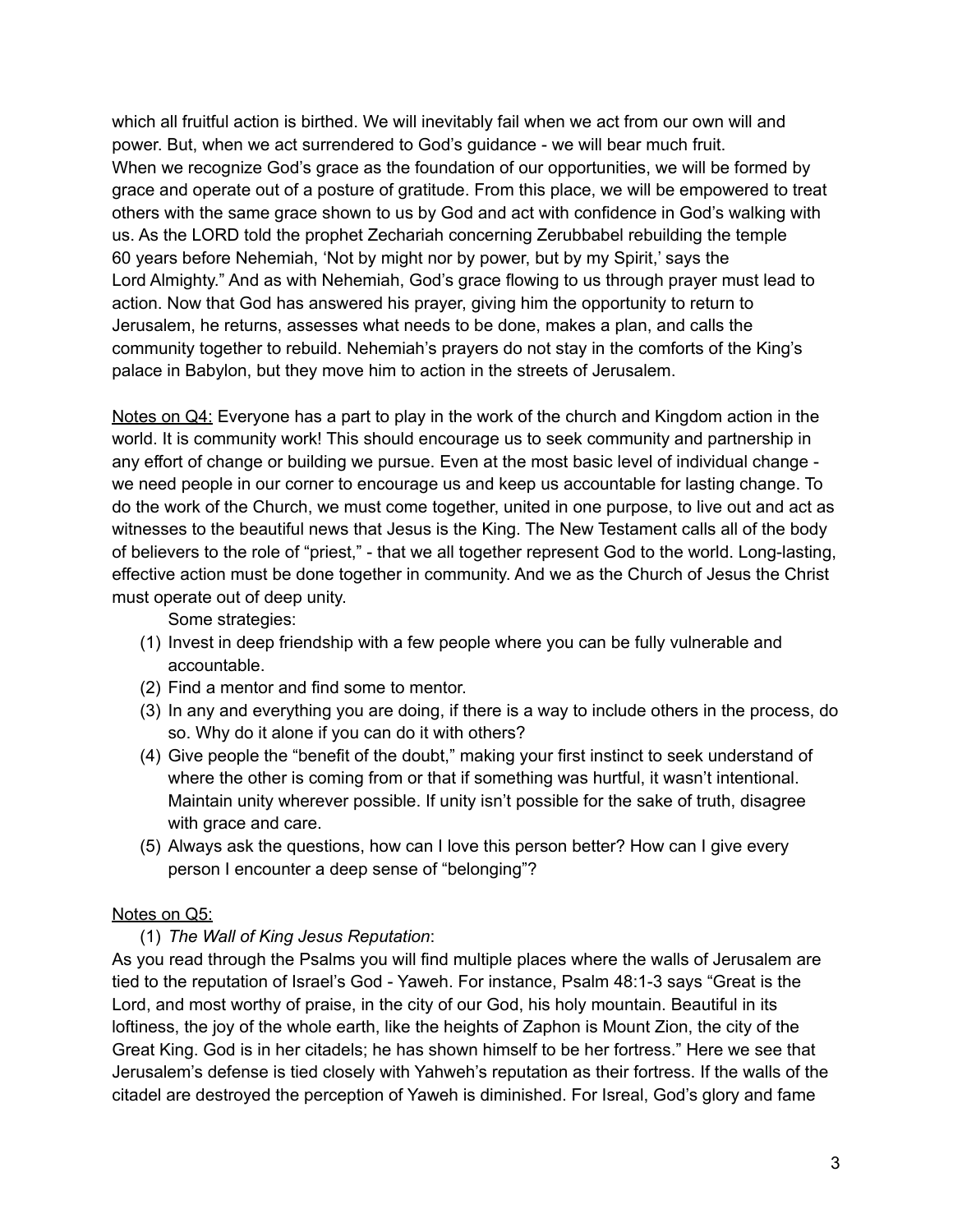among the nations was tied to the security of Jerusalem from enemy attacks. So it is with the Church today, the health of the church reflects to the world what King Jesus is like. When there is a mismatch between the life of the Church and the character of God,

then God's reputation in the world at large is diminished. Has God's character and action in the world changed? No. But, has his reputation been damage by our lack of living well as the people of God? Most certainly, yes.

### *(2) The Wall of Protection from the Enemy:*

Protection from enemies might be the most obvious reason one builds a wall in times past, but it's important we note what enemy it is we want protection from. Too often we fall to the logic of the world and build walls to keep out people we perceive as enemies, instead of protecting ourselves from the actual enemy. Paul tells us in Ephesians 6:12 "For our struggle is not against flesh and blood, but against the rulers, against the authorities, against the powers of this dark world and against the spiritual forces of evil in the heavenly realms." Paul understood that there was a spiritual battle going on, behind the evil we see in the world. Thus, to take a stand against the devil's schemes, one must not look to the physical person doing the action , but see the dark spiritual forces behind the action. This is the type of wall we need to rebuild, not one that excludes people, but one that recognizes the schemes of the Satan and refuses to be deceived. One of the key ways Satan attacks the Church of Jesus Christ is to influence the ways in which we think about and see the world, ourselves, and others.

#### *(3) The Wall of the Next Generation:*

Continuing to look at Psalm 48, we see that the walls of Jerusalem stand as a symbol to the next generation. Psalm 48:12-14 "Walk about Zion, go around her, count her towers, consider well her ramparts, view her citadels, that you may tell of them to the next generation. For this God is our God for ever and ever; he will be our guide even to the end." Jerusalem's walls stood as a symbol of the faithfulness and protection of God to the next generation. We too, as the church, must rebuild the right walls that we might tell them to the next generation. One of the key ways to begin this work is to take a posture of listening.

Notes on Q6: To see this failure clearly in Nehemiah's story, we have to look at the whole story of Ezra-Nehemiah to see the patterns develop. In the first movement of the story back in Ezra 4, we encounter a group of grandchildren Israelites who were left in the land, that want to help Zerubbabel rebuild the temple. Ezra 4:2 says, "they came to Zerubbabel and to the heads of the families and said, "Let us help you build because, like you, we seek your God and have been sacrificing to him since the time of Esarhaddon king of Assyria, who brought us here."" And how does Zerubbabel respond? Ezra 4:3 "But Zerubbabel, Joshua and the rest of the heads of the families of Israel answered, "You have no part with us in building a temple to our God. We alone will build it for the Lord, the God of Israel, as King Cyrus, the king of Persia, commanded us."" Now, recall the prophets spoke about a day when all the tribes of Israel and all the nations of the world would come together in Jerusalem to worship the God of Israel. If this is going to be the great hoped for arrival of the Kingdom - Zerubbabel missed the mark acting against these prophetic visions. Zerubbabel's rejection of these people lead them to oppose the rebuilding efforts - which sounds a lot like those who have been hurt by the church doesn't it? Fast-forward 60 years to second movement of the story and we encounter Ezra the Priest, also rejecting those he see's as "outsiders" or "enemies" from participating in the community of God's people.